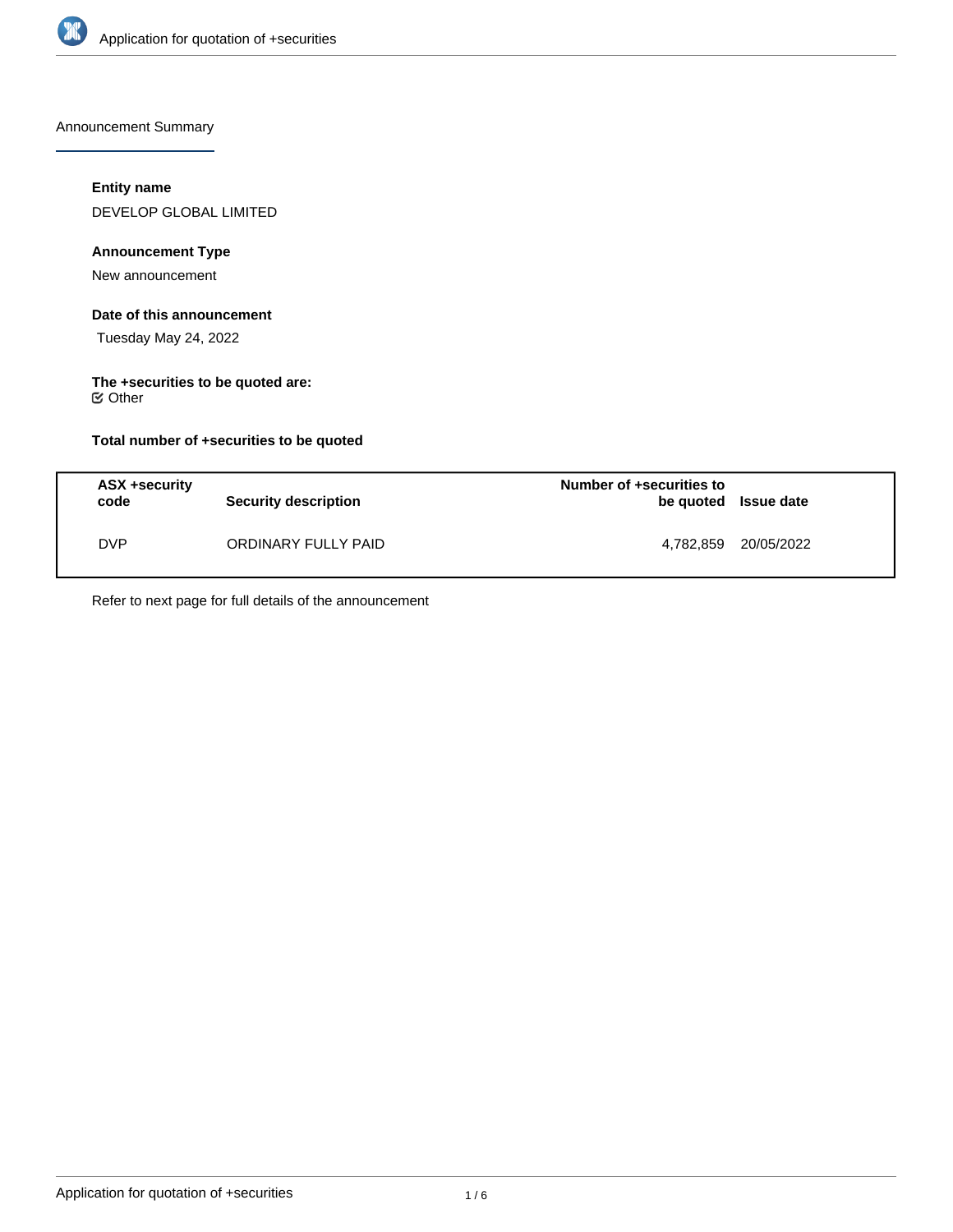

Part 1 - Entity and announcement details

## **1.1 Name of entity**

DEVELOP GLOBAL LIMITED

We (the entity named above) apply for +quotation of the following +securities and agree to the matters set out in Appendix 2A of the ASX Listing Rules.

**1.2 Registered number type** ABN

**Registration number** 28122180205

**1.3 ASX issuer code** DVP

**1.4 The announcement is**

New announcement

## **1.5 Date of this announcement**

24/5/2022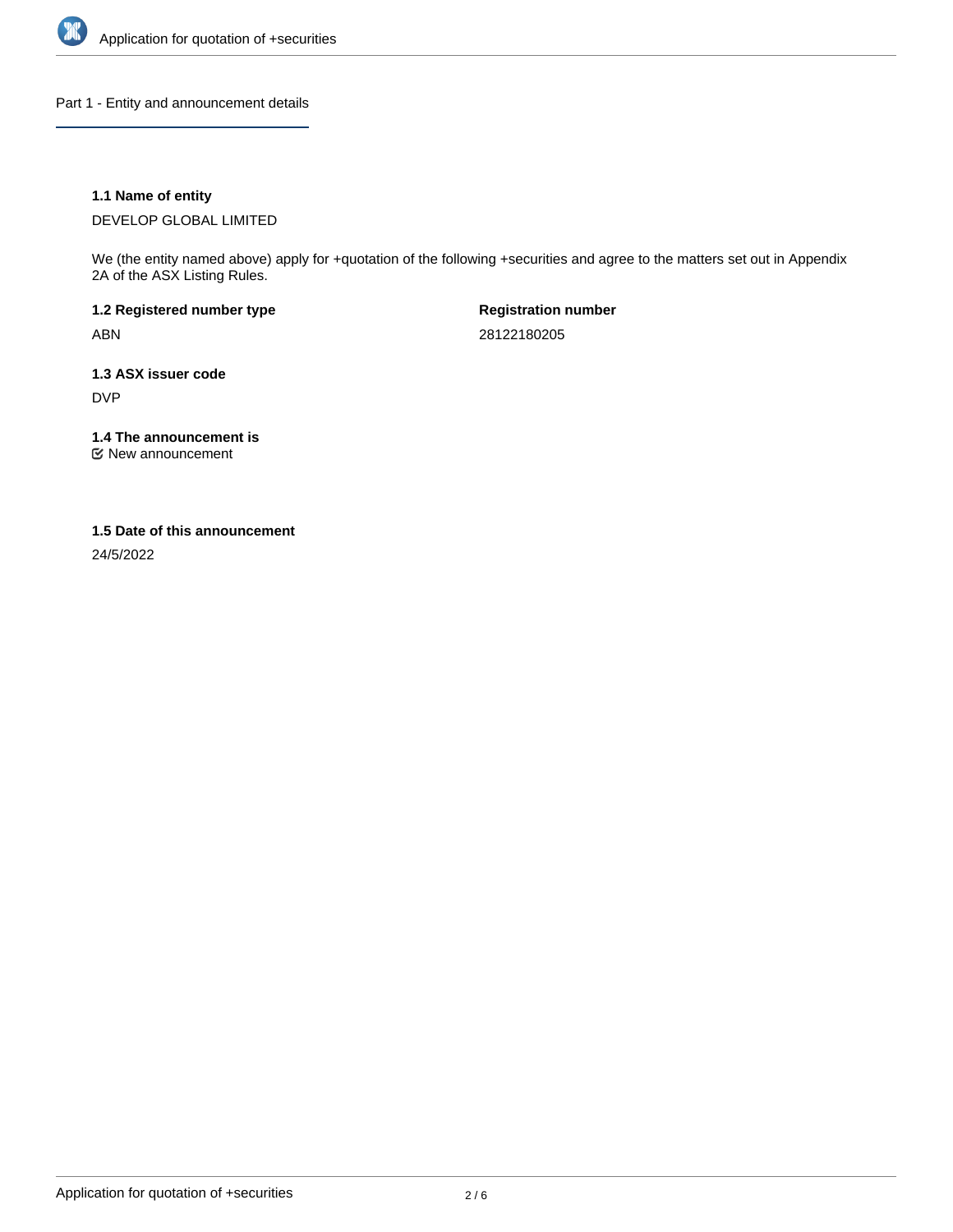

# Part 2 - Type of Issue

#### **2.1 The +securities to be quoted are:**

Other

## **2.2 The +securities to be quoted are:**

Additional +securities in a class that is already quoted on ASX ("existing class")

**2.3c Have these +securities been offered under a +disclosure document or +PDS?** No

**2.3d Please provide any further information needed to understand the circumstances in which you are applying to have these +securities quoted on ASX, including why the issue of the +securities has not been previously announced to the market in an Appendix 3B**

Develop refers to its announcement earlier today regarding the completion by the Company of the acquisition of all of the shares in Heron Resources Limited (Heron) by way of a deed of company arrangement. As set out in that announcement, as part consideration for the acquisition of Heron, Develop has issued 4,782,859 fully paid ordinary shares in Develop (Shares) to OMF Fund II (H) Ltd (Orion).

**2.4 Any on-sale of the +securities to be quoted within 12 months of their date of issue will comply with the secondary sale provisions in sections 707(3) and 1012C(6) of the Corporations Act by virtue of:**  $\heartsuit$  The publication of a cleansing notice under section 708A(5), 708AA(2)(f), 1012DA(5) or 1012DAA(2)(f)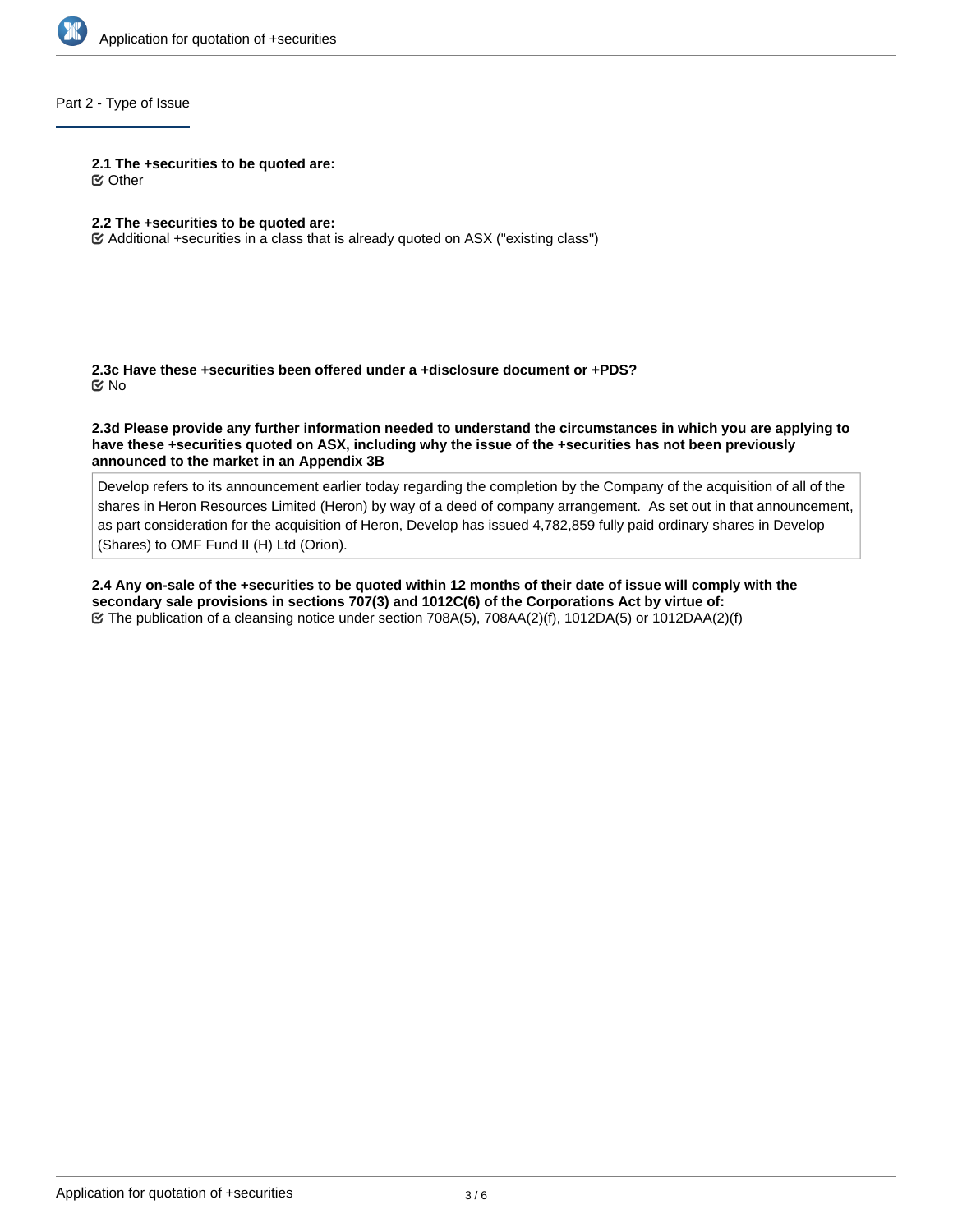

Part 3B - number and type of +securities to be quoted (existing class) where issue has not previously been notified to ASX in an

#### Appendix 3B

#### **Additional +securities to be quoted in an existing class**

**ASX +security code and description** DVP : ORDINARY FULLY PAID

#### **Issue date**

20/5/2022

**Will the +securities to be quoted rank equally in all respects from their issue date with the existing issued +securities in that class?** Yes

Issue details

**Number of +securities to be quoted**

4,782,859

**Are the +securities being issued for a cash consideration?** No

#### **Please describe the consideration being provided for the +securities**

Refer to section 2.3d

## **Please provide an estimate (in AUD) of the value of the consideration being provided per +security for the +securities to be quoted**

3.136200

#### **Any other information the entity wishes to provide about the +securities to be quoted**

estimated aggregate value of \$15,000,000 (AUD) \$3.1362 based on a deemed issue price (being the five trading day VWAP before the date of the agreement to issue the Shares to Orion).

### **The purpose(s) for which the entity is issuing the securities**

To pay for the acquisition of an asset

#### **Please provide additional details**

Refer to section 2.3d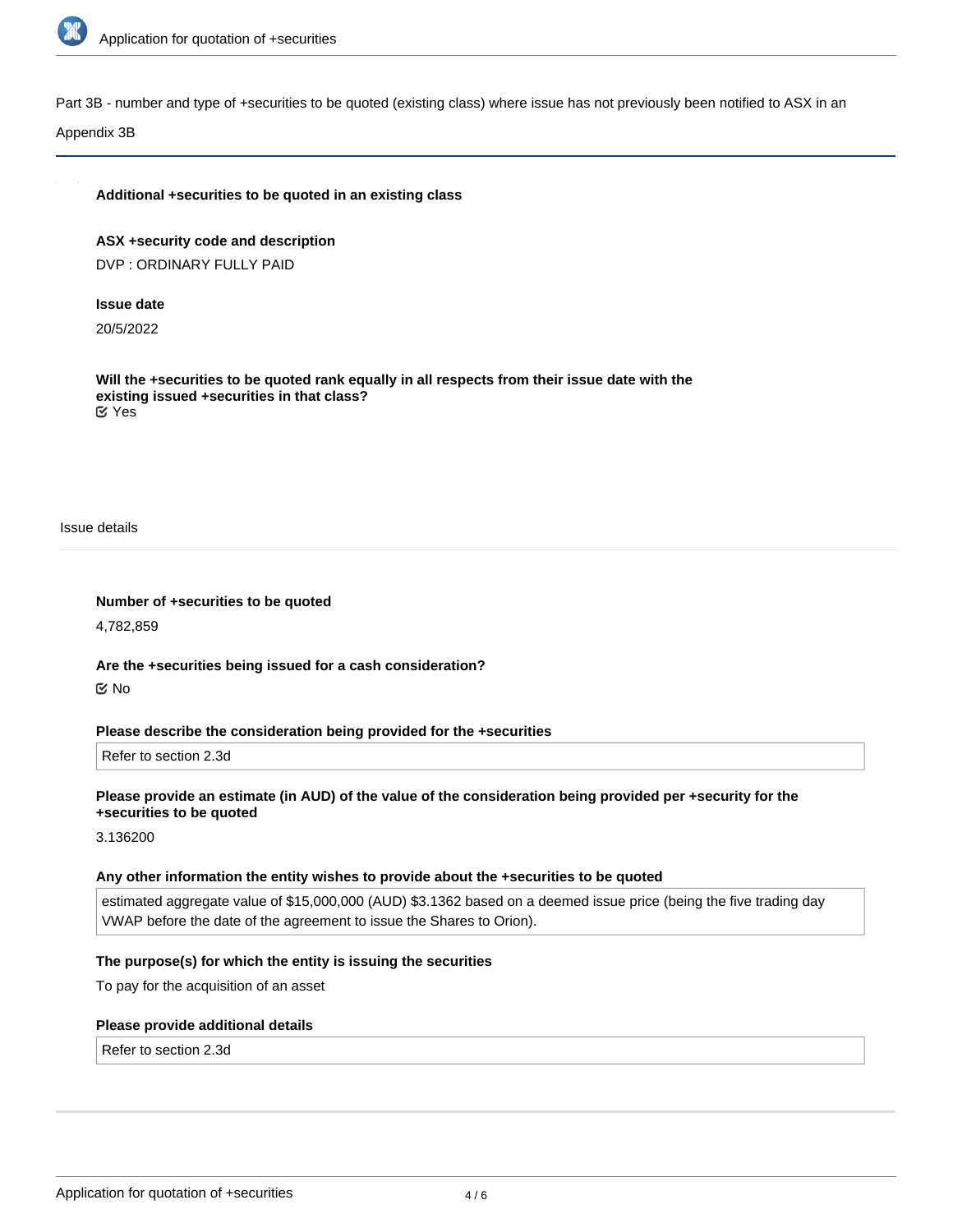

Part 4 - Issued capital following quotation

**Following the quotation of the +securities the subject of this application, the issued capital of the entity will comprise:**

**(A discrepancy in these figures compared to your own may be due to a matter of timing if there is more than one application for quotation/issuance currently with ASX for processing.)**

**4.1 Quoted +securities (total number of each +class of +securities quoted on ASX following the +quotation of the +securities subject of this application)**

| ASX +security code and description | Total number of<br>+securities on issue |
|------------------------------------|-----------------------------------------|
| DVP : ORDINARY FULLY PAID          | 161.091.984                             |

**4.2 Unquoted +securities (total number of each +class of +securities issued but not quoted on ASX)**

| ASX +security code and description             | Total number of<br>+securities on issue |
|------------------------------------------------|-----------------------------------------|
| DVPAY: OPTION EXPIRING 22-JUN-2024 EX \$0.75   | 3,400,000                               |
| DVPAZ: OPTION EXPIRING 22-JUN-2023 EX \$0.675  | 14,408,300                              |
| DVPAW: OPTION EXPIRING 18-JUL-2023 EX \$0.675  | 2,038,543                               |
| DVPAV : PERFORMANCE RIGHTS                     | 372,600                                 |
| DVPAAC: OPTION EXPIRING 01-OCT-2024 EX \$5.00  | 200,000                                 |
| DVPAAD: OPTION EXPIRING 24-JAN-2025 EX \$4.50  | 600,000                                 |
| DVPAAB: OPTION EXPIRING 17-JUN-2025 EX \$0.75  | 14,000,000                              |
| DVPAAA : OPTION EXPIRING 17-JUN-2024 EX \$0.75 | 14,000,000                              |